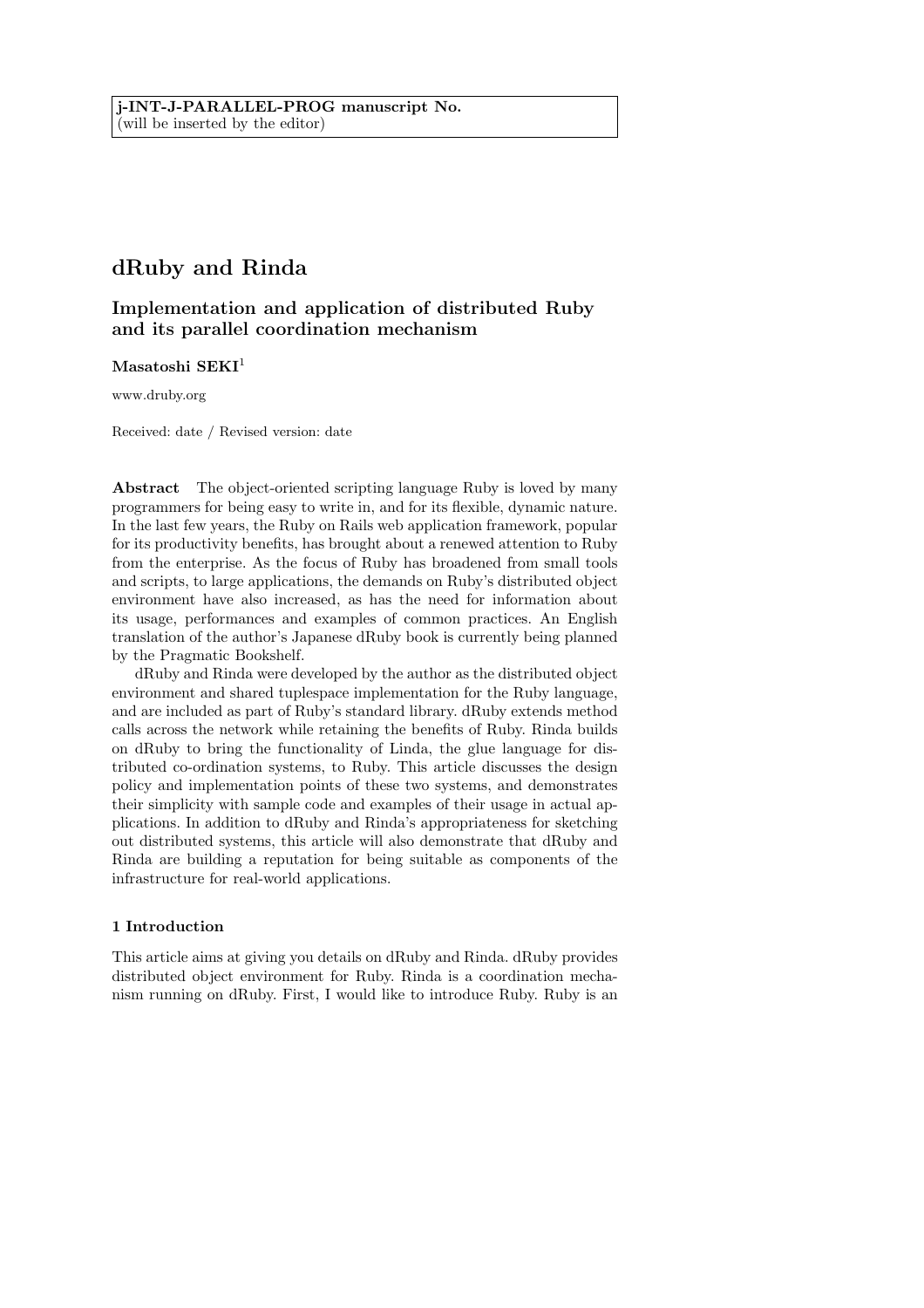object-oriented scripting language created by Yukihiro Matsumoto. Until recently, Ruby's popularity was limited to a small community of early-adopter programmers. Ruby is now rapidly gathering attention amongst business users for its potential productivity gains.

Ruby has the following characteristics;

- Standard object-oriented features, such as classes and methods
- Everything is an object
- Untyped variables
- Easy-to-use libraries
- Simple, easy-to-learn syntax
- Garbage collector
- Rich reflection functionality
- User level thread

Ruby is so-called, categorized as a dynamic object-oriented language. Everything is composed of objects, and there is no type of variables. Unification of methods is all made at execution time. Furthermore, Ruby has rich reflection functionality and allows to use metaprogramming. Ruby is a mysterious language, as if the creator made tricks on Ruby. We do programming as Ruby leads us, and without notice we feel like almost touching on the essence of object-oriented programming.

dRuby is a distributed object environment for making Ruby running on it. dRuby extends Rubys method calls across the network and enables to call object methods from other processes/machines. Another is that Rinda incorporates Lindas implementations within itself; Linda is a glue language of a distributed coordination system based on dRuby, so it provides common tuple spaces. This article introduces not only dRubys concept and its design policy but also its implementations and practical usage. This article will be discussed as follows.

- the way of dRuby dRuby's overview and its design policy
- Implementation dRuby's implementations
- Performance Overhead in using dRuby
- Application A real system executing dRuby, Rinda's overview and a real system executing Rinda

# 2 the way of dRuby

Blaine Cook, lead developer of Twitter (a micro-blogging service), mentioned dRuby in his presentation, "Scaling Twitter". <sup>1</sup>

- Stupid Easy, Reasonably Fast
- Kinda Flaky, Zero Redundancy, Tightly Coupled.

In this chapter, I describe the design policy and characteristics of dRuby.

<sup>1</sup> http://www.slideshare.net/Blaine/scaling-twitter/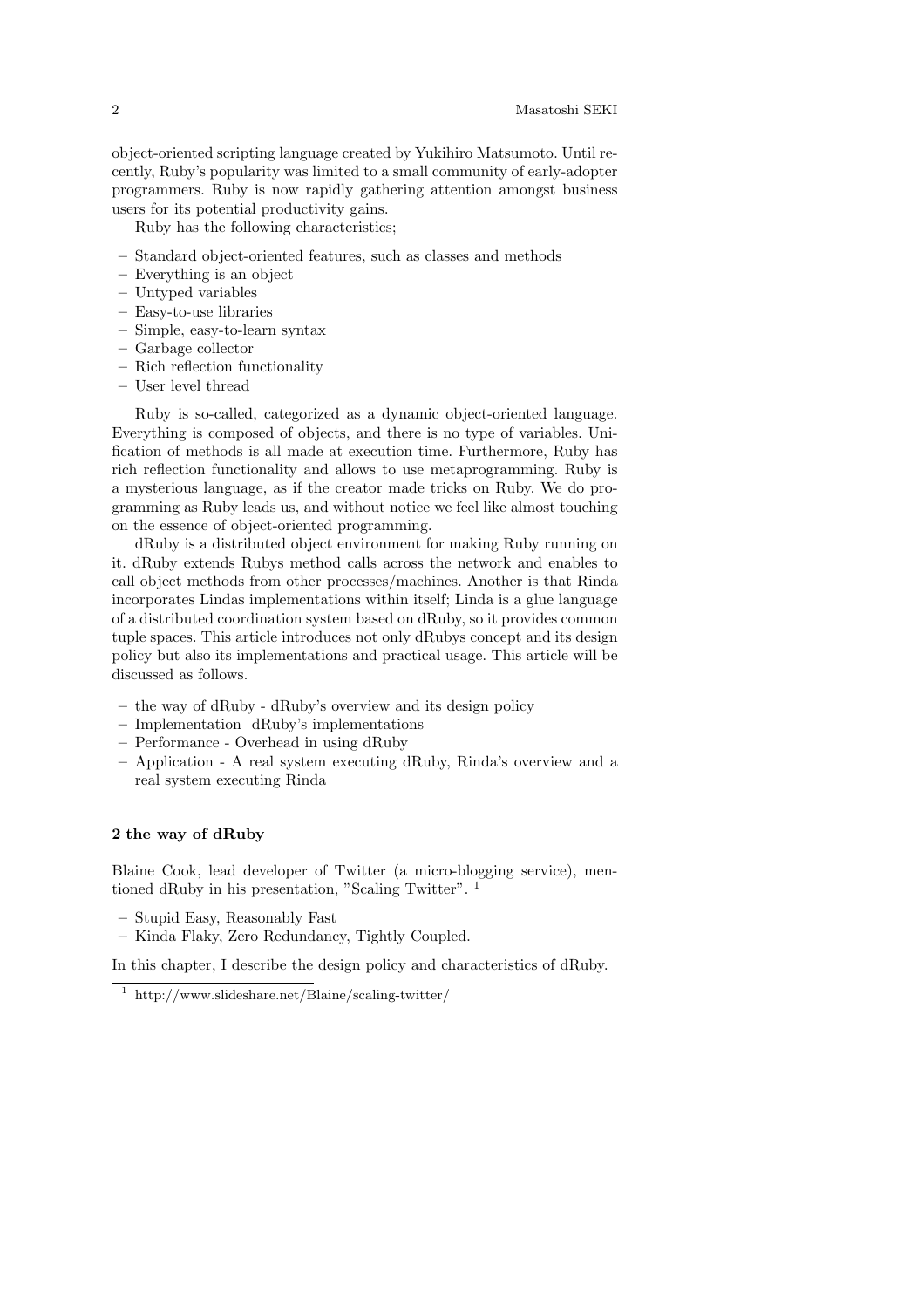

Fig. 1 dRuby application software structure

#### 2.1 characteristics of dRuby.

dRuby is one of several RMI libraries for Ruby. I did not aim for dRuby to be just another conventional distributed object system for Ruby. Rather, I intended to extend Ruby method calls to other processes and other machines.

As a result, dRuby extends the Ruby interpreter across other processes and other machines, both in a physical sense and a temporal sense.

dRuby has the following characteristics.

- exclusively for Ruby
- written purely in Ruby
- specifications, such as IDL, not required

From the perspective of a conventional distributed object system, dRuby also has the following characteristics.

- Easy to set-up
- Easy to learn
- Automatic selection of object transmission strategy (pass by value or pass by reference)
- reasonably fast
- no distinction between server and client

dRuby is a distributed object system exclusively for Ruby. The platforms which dRuby runs are able to exchange objects and also call methods on each other objects. dRuby can run on any machine that runs Ruby, irrespective of operating system.

dRuby is written completely in Ruby, not a special extension written in C. Thanks to Ruby's excellent thread, socket and marshalling class libraries, the initial version of dRuby was implemented in just 200 lines of code. I believe that this demonstrates the power and elegance of Ruby's class libraries. dRuby is currently included as part of the standard distribution of Ruby as one of its standard libraries, so it dRuby is available wherever Ruby is installed.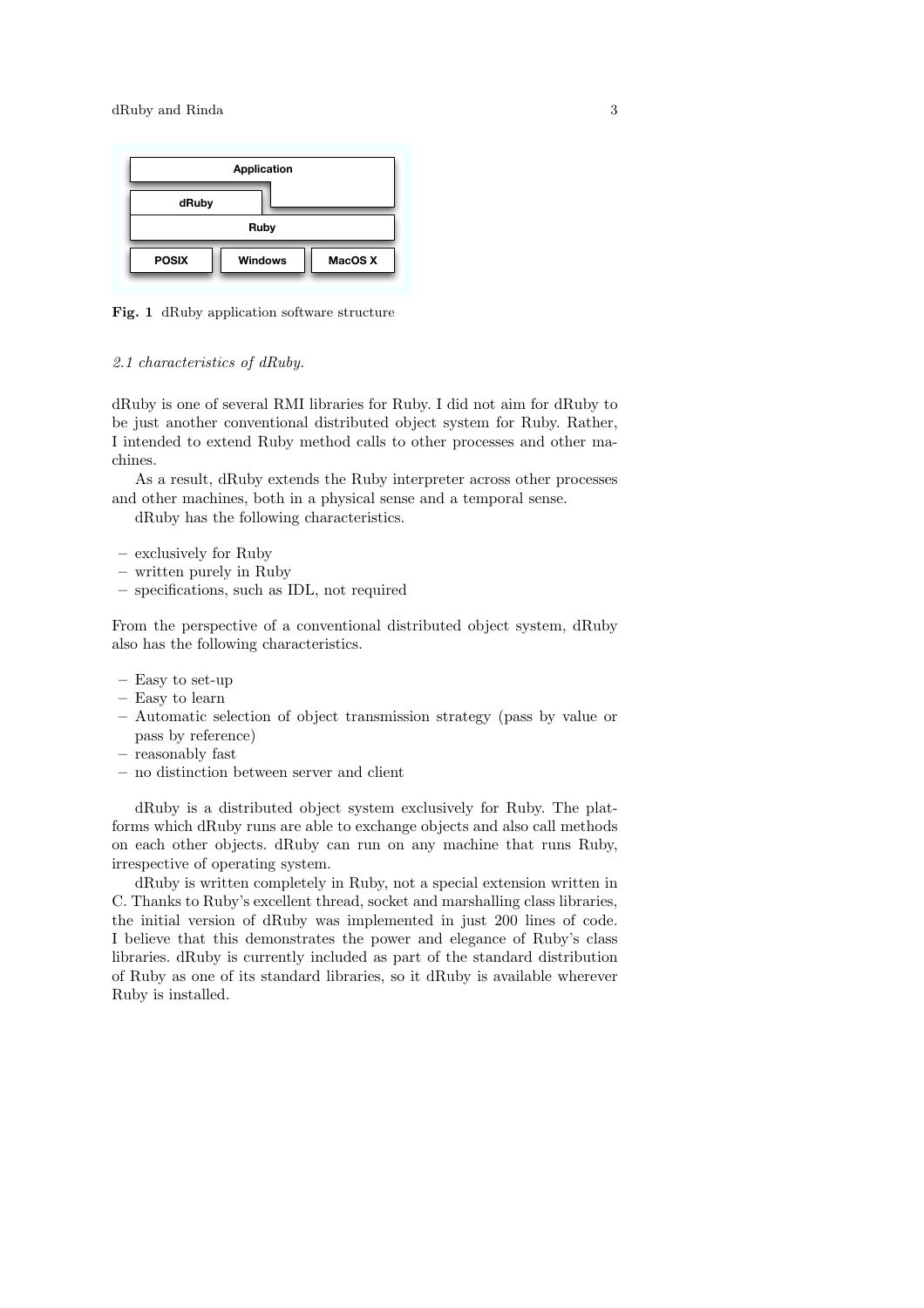#### 2.2 Compatibility with Ruby

dRuby pays special attention to maintaining compatibility with Ruby scripts. dRuby adds a distributed object system to Ruby while preserving as much of the "feel" of Ruby as possible. Ruby programmers should find dRuby to be a comfortable, seamless extension of Ruby. Programmers accustomed to other conventional distributed object systems, however, may find dRuby to be a little strange.

Variables in Ruby are not typed, and assignment is not restricted by inheritance hierarchies. Unlike languages with statically checked variables, such as Java, objects are not checked for correctness before execution, and method look-up is only conducted at execution time (when methods are called). This is an important characteristic of the Ruby language.

dRuby operates in the same fashion. In dRuby, client stubs (the DRbObject, also called the "reference" in dRuby) are similarly not typed, and method look-up is only conducted at execution time. There is no need for a listing of exposed methods or inheritance information to be known in advance. Thus, there is no need to define an interface (e.g. by IDL).

Aside from allowing method calls across a network, dRuby has been carefully developed to adhere as closely to regular Ruby behaviour as possible. Consequently, much of unique benefits of Ruby are available for the programmer to enjoy.

For example, methods called with blocks (originally called iterators) and exceptions can be handled as if they were local. Mutex, queues and other thread synchronization mechanisms can also be used for inter-process synchronization without any special consideration.

#### 2.3 Passing Objects

Concepts that didn't originally exist in Ruby were introduced in dRuby as naturally as possible. Object transmission is a good example. When methods are called, objects such as the method arguments, return values and exceptions are transmitted. Method arguments are transmitted from client to server, while exceptions and return values are transmitted from server to client. In this article, I will refer to both of these types of object transmission as object exchange.

Assignment (or binding) to variables in Ruby is always by reference. Clones of objects are never assigned. It is, however, different in dRuby. In the world of distributed objects, distinguishing between "pass by value" and "pass by reference" is an unavoidable fact of life. This is true also of dRuby.

While a computing model where references are continually exchanged forever (or until they become nil) is conceivable, in reality applications will, at some point, need "values". The mechanism provided by dRuby minimizes the need for programmers to care about the difference between types of object exchange, while also striving to be reasonably efficient. In dRuby,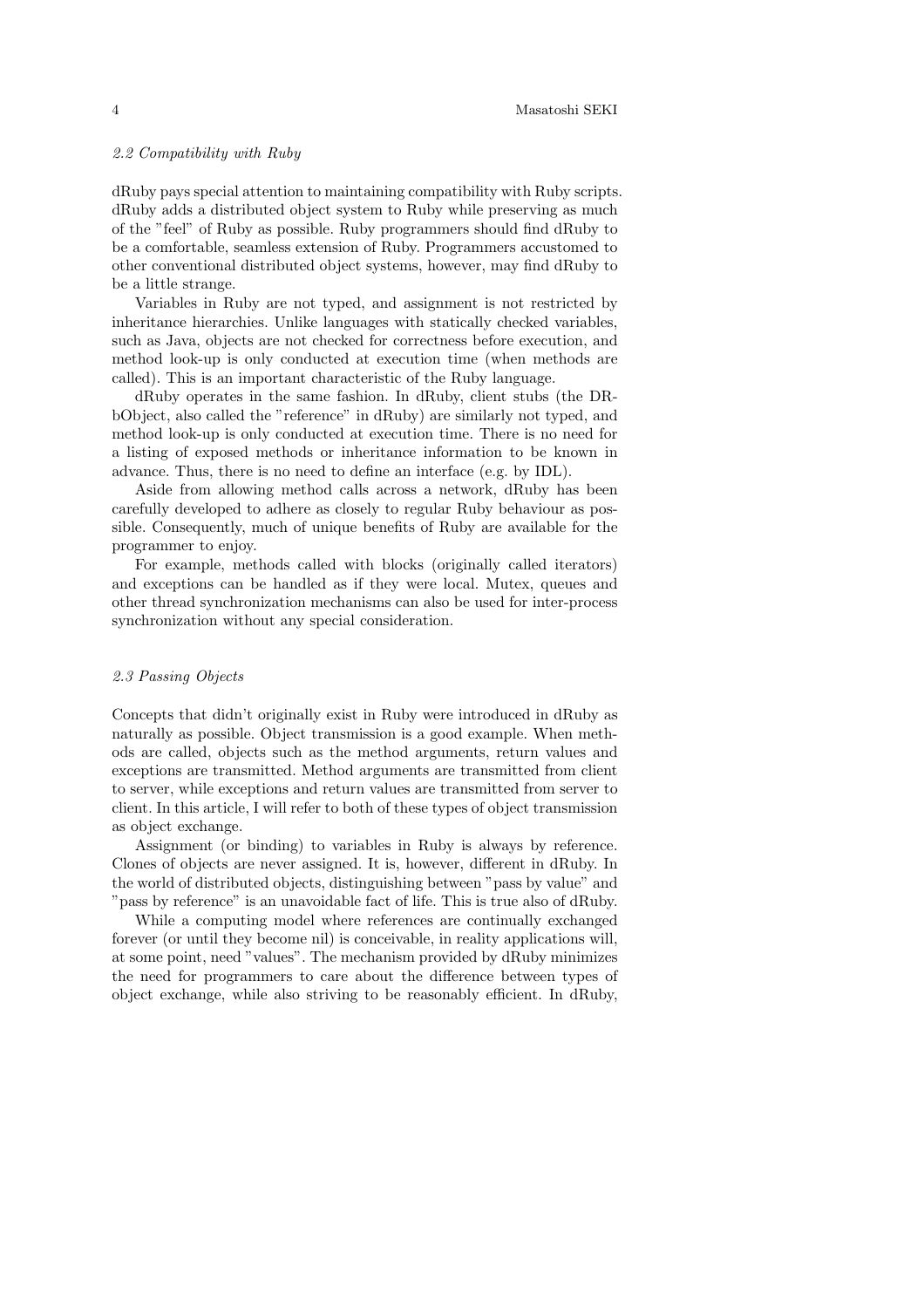programmers do not need to explicitly specify whether to use pass-by-value or pass-by-reference. Instead, the system automatically decides which to use. This decision is made using a simple rule – serializable objects are passed by value, while unserializable objects are passed by reference.

Although this rule may not always be correct, in most situations it will work. Here, I would like to briefly discuss this rule. Firstly, note that it is impossible for objects that cannot be serialized to be passed by value. The problematic case is where a serializable object that is more appropriately passed by reference is instead passed by value. To handle this case, dRuby provides a mechanism whereby serializable objects can be explicitly marked to be passed by reference. An example will be discussed later in this article.

By automatically choosing the means of object transmission, dRuby minimizes the amount of code that needs to be written to handle object transmission.

dRuby's lack of a need for interface definition (e.g. IDL) and declaration of object transmission style, are not the only ways that dRuby differs from other distributed object systems. This is because dRuby aims to be a "Ruby-like distributed object system", and perhaps also why dRuby may be perceived as being "kinda flaky".

#### 2.4 Unsupported things

Finally, I shall introduce some of the features that dRuby does not support, namely garbage collection and security. dRuby does not implement distributed garbage collection because I have not found a solution that is both cheap and realistic. Currently, it is the responsibility of the application to prevent exported objects from being garbage collected. The option to protect objects from garbage collection using a ping mechanism has been provided, however, there is a risk that circular references will give rise to objects that never get garbage collected. Possible solutions to this problem, including the modification of the Ruby interpreter, are currently being explored. dRuby currently does not provide any mechanisms for security. At most, dRuby imposes the same restrictions on method visibility as Ruby does, but is helpless against malicious attacks. It is, however, possible to use SSL to secure network communications.

In this chapter, I described dRuby design policy. To summarize, dRuby does extend Ruby's method calls as it is, so dRuby is not just a standard Ruby-like interface of RMI. dRuby would rather co-exist with XML-RPCSOAPCORBA e.g. In fact, some use http as interface for external network and where dRuby is incorporated in their internal systems at the backend.

#### 3 Implementation

In this chapter, I discuss some interesting features of dRuby and its implementation. Using code from the initial version of dRuby and other sample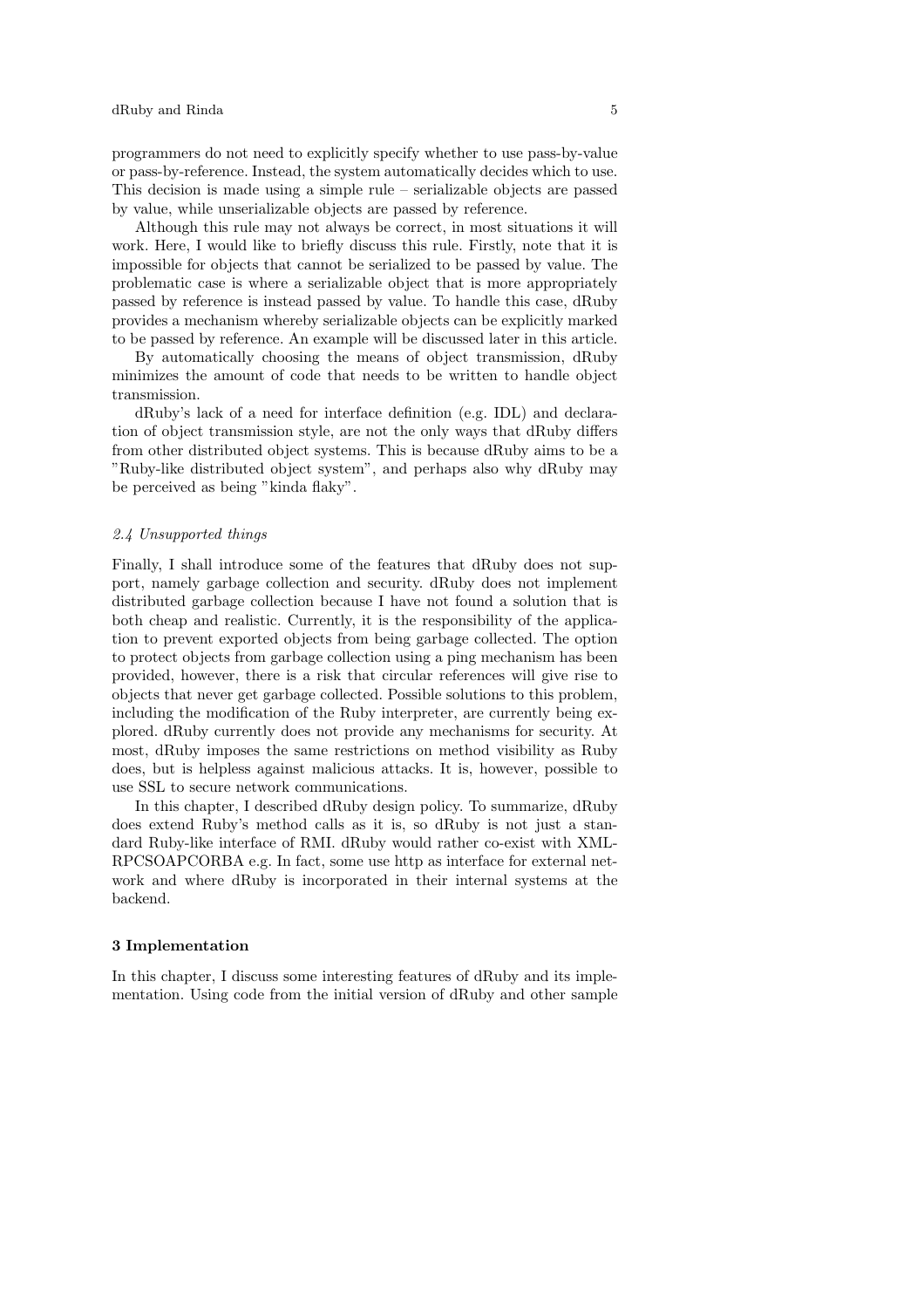

Fig. 2 front object and typical system

code, I will describe in detail how basic RMI is and the mechanism of object transmission.

# 3.1 Basic RMI

First, I shall explain the implementation of basic method calling using the actual code.

3.1.1 An Example: The producer-consumer problem The following code is a typical implementation the producer-consumer problem using a shared queue.

| # shared queue server                              |         |
|----------------------------------------------------|---------|
| require 'thread'                                   |         |
| require 'drb/drb'                                  | #(1)    |
|                                                    |         |
| queue = $SizedQueue.new(10)$                       | # (2)   |
| DRb.start_service('druby://localhost:9999', queue) | # (3)   |
| sleep                                              | # $(4)$ |

First, I shall explain the shared queue server. Applications using dRuby must start by loading 'drb/drb' (1). Next, a SizedQueue object (2) with a limited number of buffer elements is instantiated. Then the DRb services is started (3). DRb.start service is given the objects to be made public by dRuby, as well as the URI for the service. In this case, the SizedQueue object is made public at the URI "druby://localhost:9999". Any systems created by dRuby always have an object that indicates the system entrance. The object is called as a front object.

Finally, the service is stopped, without exiting, by calling sleep(4). Even though the main thread is stopped, the service continues to be available as it continues to run on threads in the background.

```
# producer
require 'drb/drb'
```
DRb.start\_service #(1)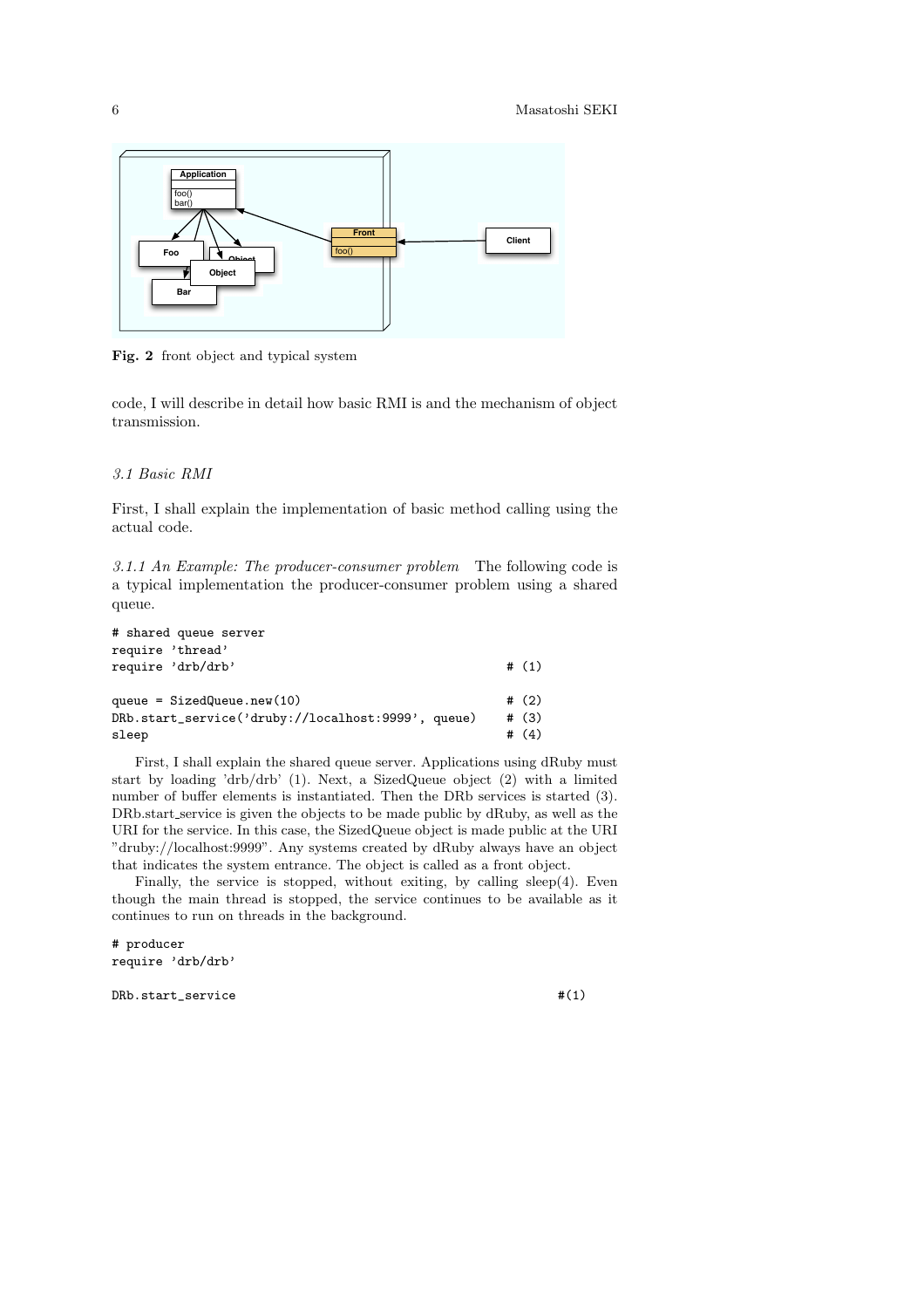```
queue = DRbObject.new_with_uri('druby://localhost:9999') #(2)
100.times do |n|
 sleep(rand)
 queue.push(n) #(3)end
# consumer
require 'drb/drb'
DRb.start_service
queue = DRbObject.new_with_uri('druby://localhost:9999')
100.times do |n|
 sleep(rand)
 puts queue.pop \#(4)end
```
The client-like producer and consumer applications also call DRb.start service (1). A call to DRb.start service without any arguments indicates that the application has no front object. Note that applications that never export an object do not need to call DRb.start service. Next, the reference object for the distributed queue is instantiated (2). DRbObjects are proxies referencing remote objects. A DRbObject instantiated with a URI references the object associated with that URI. Messages are then sent to the remote object (3).

This example can be executed by preparing three terminals, and executing the scripts in order in separate terminals. No other special set-up is required.

- % ruby queue.rb
- % ruby consumer.rb
- % ruby producer.rb

This simple example demonstrates how Ruby objects can be shared between processes in just a few lines of code. It is easy to write a distributed system in dRuby, just as it is easy to write applications in Ruby. Not only is dRuby suitable for writing distributed systems for prototyping or learning architectures, but such systems can also be implemented for use in production.

 $3.1.2\; Implementation$  of  $RMI$   $\;$  This section explains dRuby's implementation of RMI using code from the first version of dRuby<sup>2</sup>. The first version of dRuby is easy to understand, as it does not cover as much of the complexity as later versions. When messages are sent to the DRbObject (the object referencing remote objects), the message is forwarded to the dRuby server along with the receiver's identifer. The dRuby server looks up the object using the receiver's identifier and invokes the method. Let's have a look at the implementation of DRbObject in the first version of dRuby.

<sup>2</sup> http://blade.nagaokaut.ac.jp/cgi-bin/scat.rb/ruby/ruby-list/15406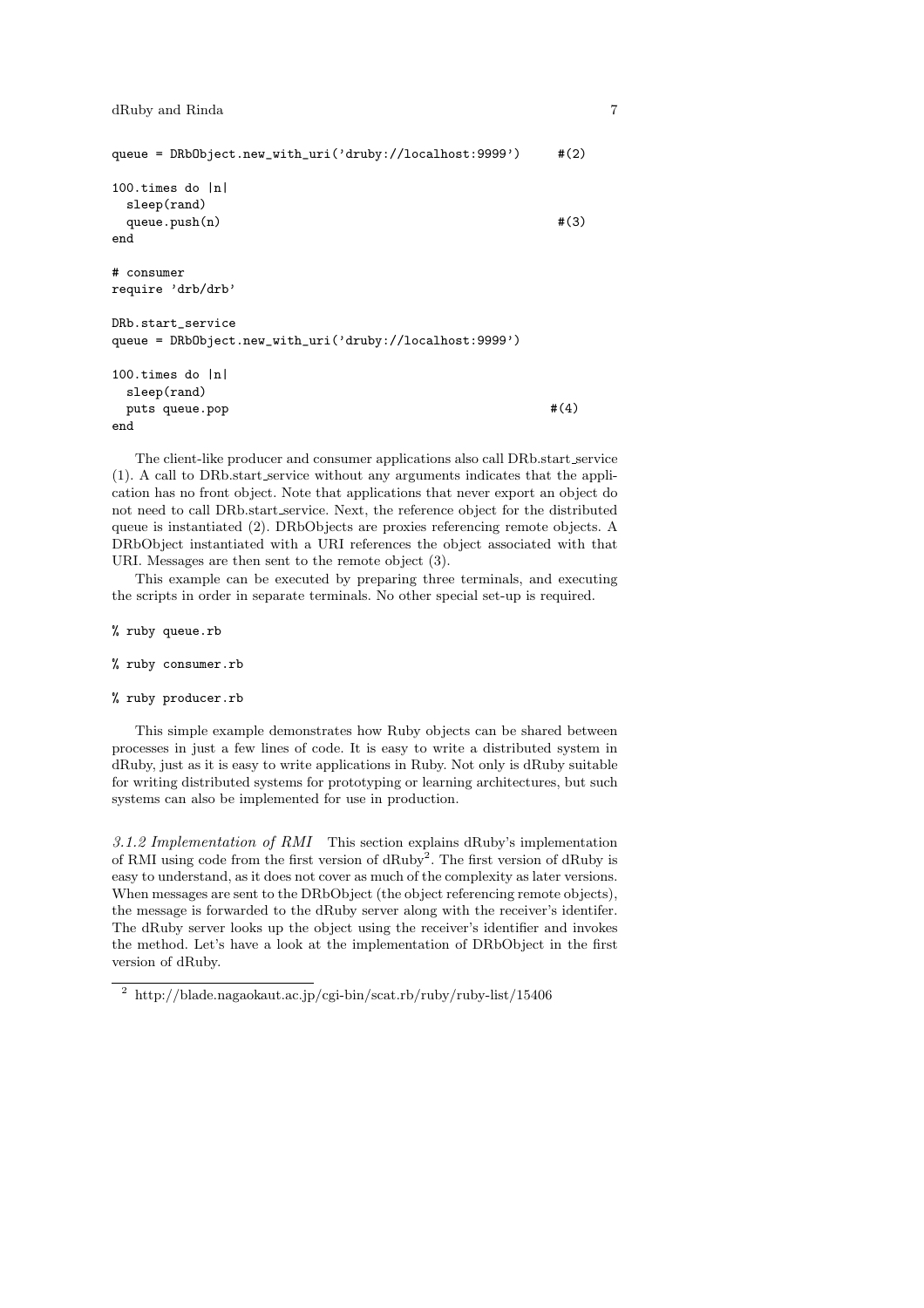```
class DRbObject
 def initialize(obj, uri=nil)
    @uri = uri || DRb.uri
    @ref = obj.id if obj
  end
 def method_missing(msg_id, *a)
    succ, result = DRbConn.new(@uri).send_message(self, msg_id, *a)
   raise result if ! succ
   result
  end
 attr :ref
end
```
The only method defined in DRbObject is method missing. In Ruby, method missing is the method called when the receiver object receives an unknown method – i.e. a "missing method" is invoked. The method missing in DRbObject connects to the dRuby server, sends the ID of the corresponding receiver object and the name of the invoked method, and then returns the result. In other words, any method that isn't defined in DRbObject is forwarded to the remote object. The methods "push" and "pop" in the earlier script are examples of this. These methods are not defined in DRbObject, so method missing is invoked, and the message is forwarded to the dRuby server specified by the URI given on initialization.

```
class DRbServer
```

```
...
def proc
 ns = @soc.accept
 Thread.start(ns) do |s|
    begin
      begin
        ro, msg, argv = recv_request(s)
        if ro and ro.ref
          obj = ObjectSpace._id2ref(ro.ref)
        else
          obj = DRb.front
        end
        result = obj.__send__(msg.intern, *argv)
        succ = true
      rescue
        result = $!succ = falseend
      send_reply(s, succ, result)
    ensure
      s.close if s
    end
  end
end
...
```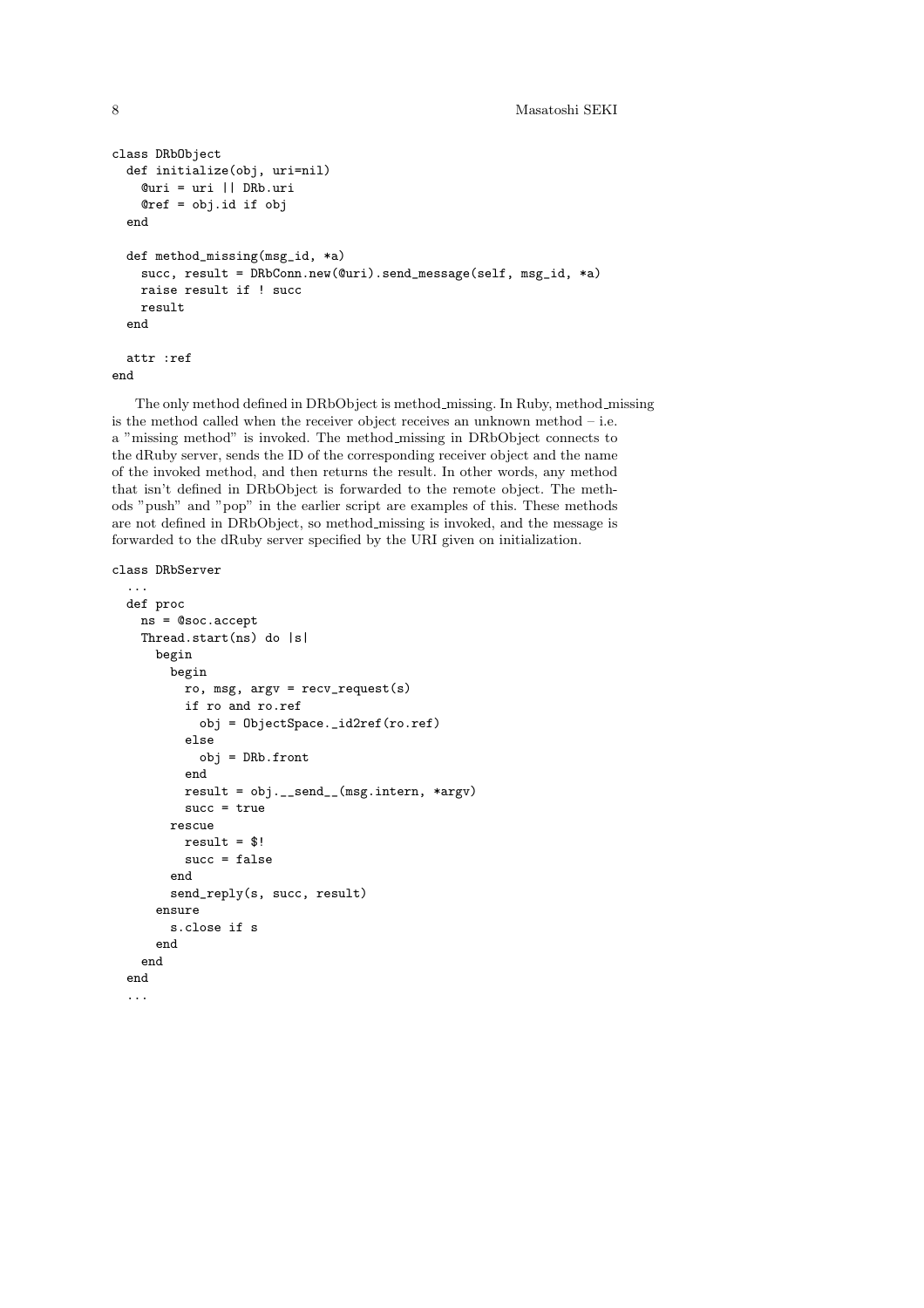end

The pseudocode above describes the main behavior of the dRuby server. After "accept"ing a socket, a new thread is created and the object's identifier, message and arguments are received. After finding the object corresponding to the identifier, the received message is sent to it. In most distributed object systems, it is common for a proxy defining the forwardable methods to be prepared for the class of each receiver. In dRuby, however, the usage of Ruby's method missing method and runtime method lookup mechanism allows a single kind of proxy to act as the client stub for all classes. When the remote receiver (i.e. the original object) receives a message it cannot handle, it raises a NameError exception – the same behavior as a regular Ruby object.

Notice that a new thread is created for each individual message. Creating threads has a number of advantages, such as reducing the likelihood of exceptions by providing an independent execution context and avoiding network IO blocking. The greatest advantage for users, however, is that multiple RMI is permitted. This is the reason why the earlier producer-consumer problem program does not deadlock. When the pop invoked by the consumer causes the DRbServer to block, the producer is still able to push. Even when dRuby is in the middle of an RMI, it is still possible to RMI. As a result, callback style execution, iterators and recursive calls will work in dRuby, as well as the usage of thread synchronization mechanisms across processes.

#### 3.2 Message format

This section describes the message format and the mechanism for object exchange. dRuby uses TCP/IP for networking and the Marshal class library as its en-

coding mechanism. Marshal is a unique object serialization library, included as part of Ruby's core

libraries. Starting from the supplied object, Marshal traces references one-by-one to serialize the entire graph of related objects. dRuby makes heavy usage of the Marshal library. In some systems, only objects with the "Serializable" property are considered to be serializable. In Ruby, however, all objects are initially considered to be serializable. When Ruby encounters an object whose serialization is meaningless, or when serialization proves to be impossible (such as File, Thread, Proc, etc.), an exception will be raised.

The request forwarded to remote object is composed of the following set of information. Each component is an object serialized by Marshal.

- receiver identifier
- message string
- arguments

Let's have a look at the implementations of the first version The latest version also sends length, but it does not have any difference in essence.

def dump(obj, soc) begin str = Marshal::dump(obj)  $# (1)$ 

<sup>&</sup>lt;sup>3</sup> The network and the message format can be customized.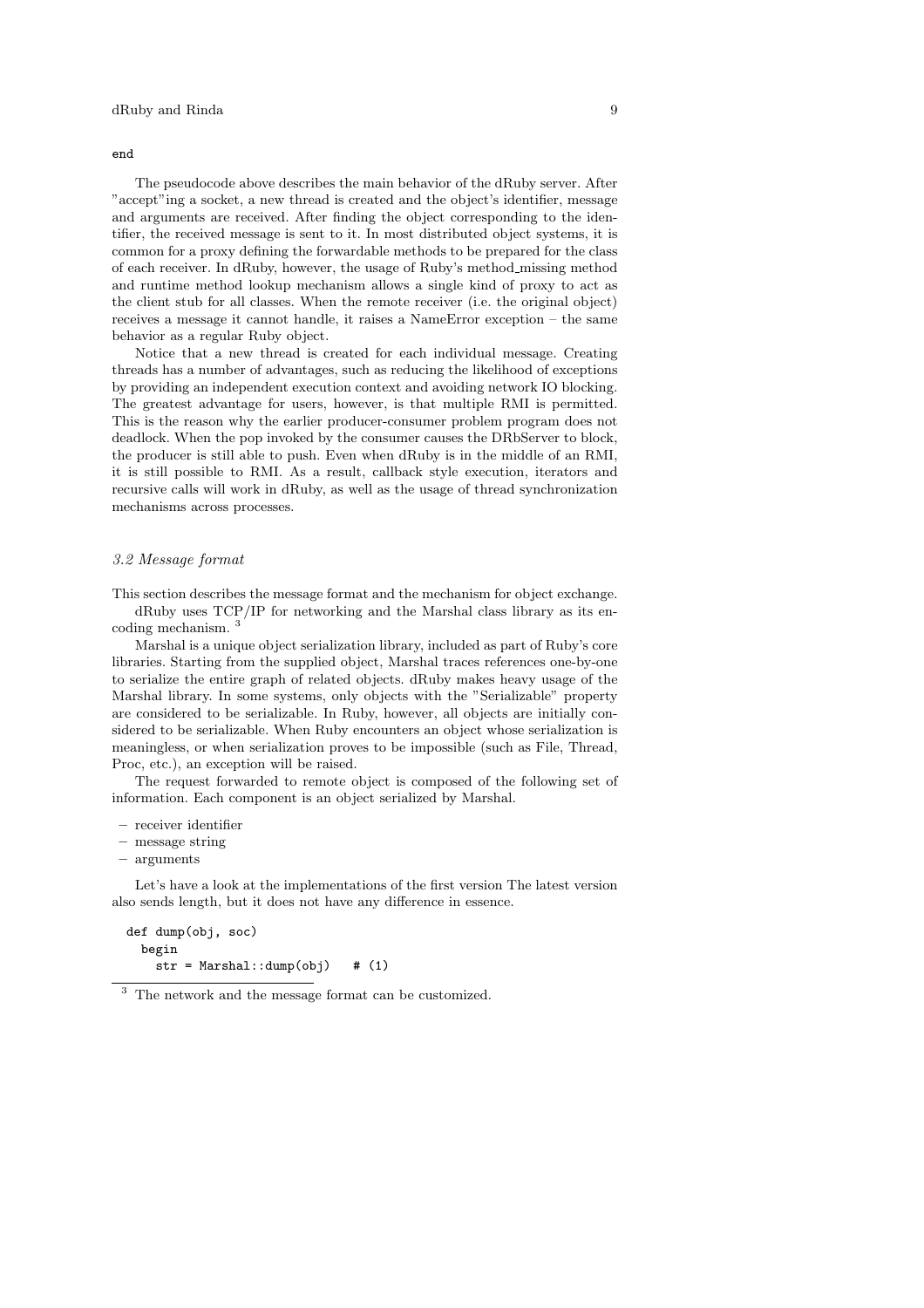```
rescue
   ro = DRb0bject.new(obj) # (2)
   str = Marshal::dump(ro) # (3)
 end
 soc.write(str) if soc
 return str
end
```
This short snippet of code is one of the distinguishing parts of dRuby's implementation. First, the object passed as an argument is serialized using Marshal.dump(1). In the case that an exception is raised, the reference to the object (i.e. the DRbObject created (2) with the object) is serialized using Marshal.dump. (3) When Marshal.dump fails, this means that the target object was unserializable, or an unserializable object was referenced by the target object. In this case, dRuby does not allow the RMI to fail. Unserializable objects, or objects that cannot be passed as values, are instead passed as references to the object. This behavior is one of the tricks that dRuby uses to minimize the gap between dRuby and vanilla Ruby.

Let's see it in action. In this example, we will prepare a shared dictionary. One service registers services in the dictionary, while another service uses the services in the dictionary.

We'll deal with the dictionary service first. In distributed systems parlance, we might refer to it as the name server. Since we're just making a Hash public, it's very short.

```
# dict.rb
require 'drb/drb'
```
### DRb.start\_service('druby://localhost:23456', Hash.new) sleep

Next is a log service. This is a simple service that records a time and a string. The SimpleLogger class defines the main logic. Running logger.rb will register a SimpleLogger object and a description to the dictionary service, and then sleep. Since the SimpleLogger references a File object (in this script, standard error output), it cannot be serialized with Marshal.dump. Consequently, it cannot be passed by value, and is passed by reference instead.

```
# logger.rb
require 'drb/drb'
require 'monitor'
DRb.start_service
dict = DRbObject.new_with_uri('druby://localhost:23456')
class SimpleLogger
  include MonitorMixin
  def initialize(stream=$stderr)
    super()
    @stream = stream
  end
```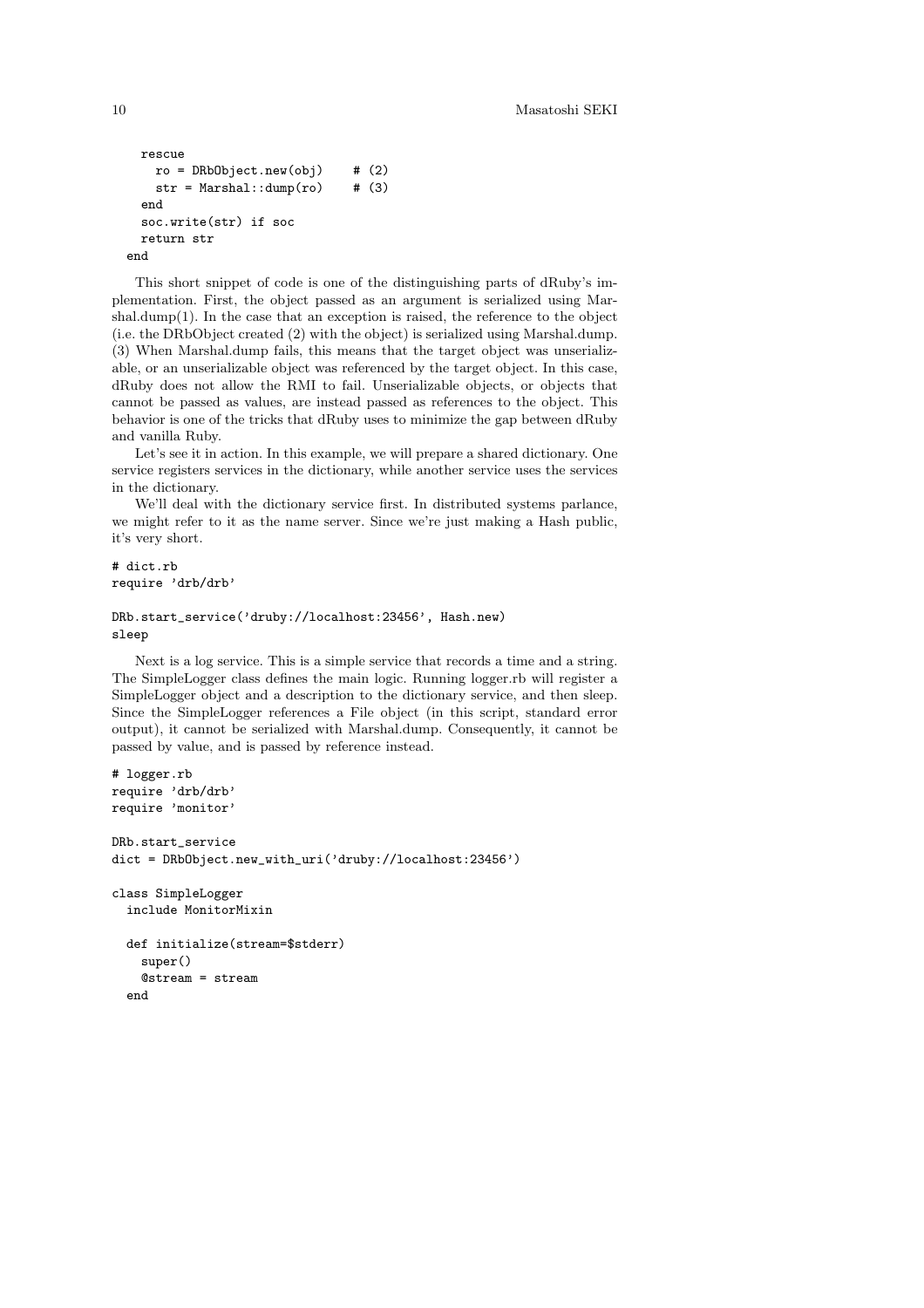```
def log(str)
    s = "#{Time.now}: #{str}"
    synchronize do
      @stream.puts(s)
    end
  end
end
logger = SimpleLogger.new
dict['logger'] = logger
dict['logger info'] = "SimpleLogger is here."
sleep
```
Finally, I will explain the service user. The script app.rb creates a reference to the dictionary service and retrieves the logger service using the logger's description string. After inspecting each object with the p method, the info object is simple the string object "SimpleLogger is here.", while the logger object is revealed to be a DRbObject.

```
# app.rb
require 'drb/drb'
DRb.start_service
dict = DRbObject.new_with_uri('druby://localhost:23456')
info = dict['logger info']
logger = dict['logger']
p info #=> "SimpleLogger is here."
p logger #=> #<DRb::DRbObject:0x....>
logger.log("Hello, World.")
logger.log("Hello, Again.")
```
logger.log() is an RMI that generates log output. We should be able to check the output in the terminal running logger.rb.

In this chapter, I described two distinguishing features of dRuby's implementation with usable examples: the method call implementation, and the implementation of the mechanism for selecting the method of object transmission and message format. Extracts from the first version of dRuby were used in the explanations, but the reader should be aware that the essence of the implementation remains unchanged in the current version. The first version of dRuby is the most suitable for reviewing the implementation.

# 4 Performance

In this chapter, I discuss results from testing dRuby's RMI performance.

The data produced by the following experiment indicates the maximum possible number of RMI between processes on the same machine. The results from this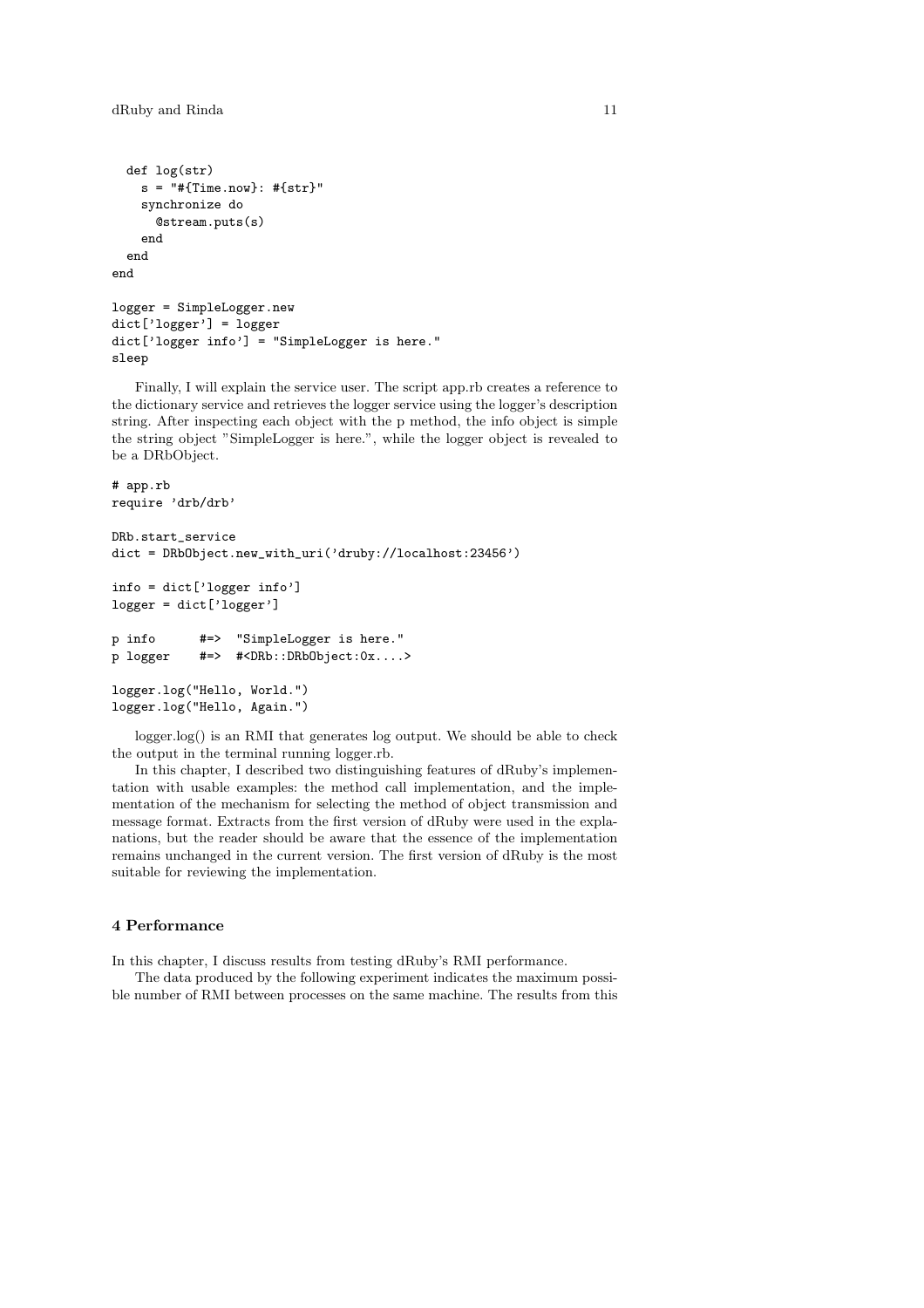experiment should be considered to be for a best-case scenario, and not results for typical usage. The results should give a good reference for the degree of overhead in dRuby.

```
require 'drb/drb'
class Test
  def count(n)n.times do |x|
      yield(x)
    end
  end
end
DRb.start_service('druby://yourhost:32100', Test.new)
sleep
require 'drb/drb'
DRb.start_service(nil, nil)
ro = DRbObject.new_with_uri('druby://yourhost:32100')
ro.count(10000) {|x| x}
```
I measured the time taken for 10,000 remote method invocations in two different environments. The first case measures transmission between guest OS running on a virtual machine on a host OS, and the host OS on the same machine (Pentium4 3.0GHz). This combination is Ruby on Windows XP, and Ruby on a coLinux instance running as a guest OS within the Windows XP host OS.

```
% time ruby count.rb
real 0m11.250s
user 0m0.810s
sys 0m0.260s
```
For the following set of results, RMI is not used. Instead, regular method calls within the same process were tested.

% time ruby count.rb real 0m0.044s user 0m0.040s sys 0m0.010s

The next two sets of results are from executing the tests on an iMac G5. The first set of results are with separate processes on the same OS, while the second set of results used regular method calls within a single process.

| real | 0m13.858s |
|------|-----------|
| user | 0m6.517s  |
| sys  | 0m1.032s  |
| real | 0m0.079s  |
|      |           |
| user | 0m0.031s  |
| sys  | 0m0.012s  |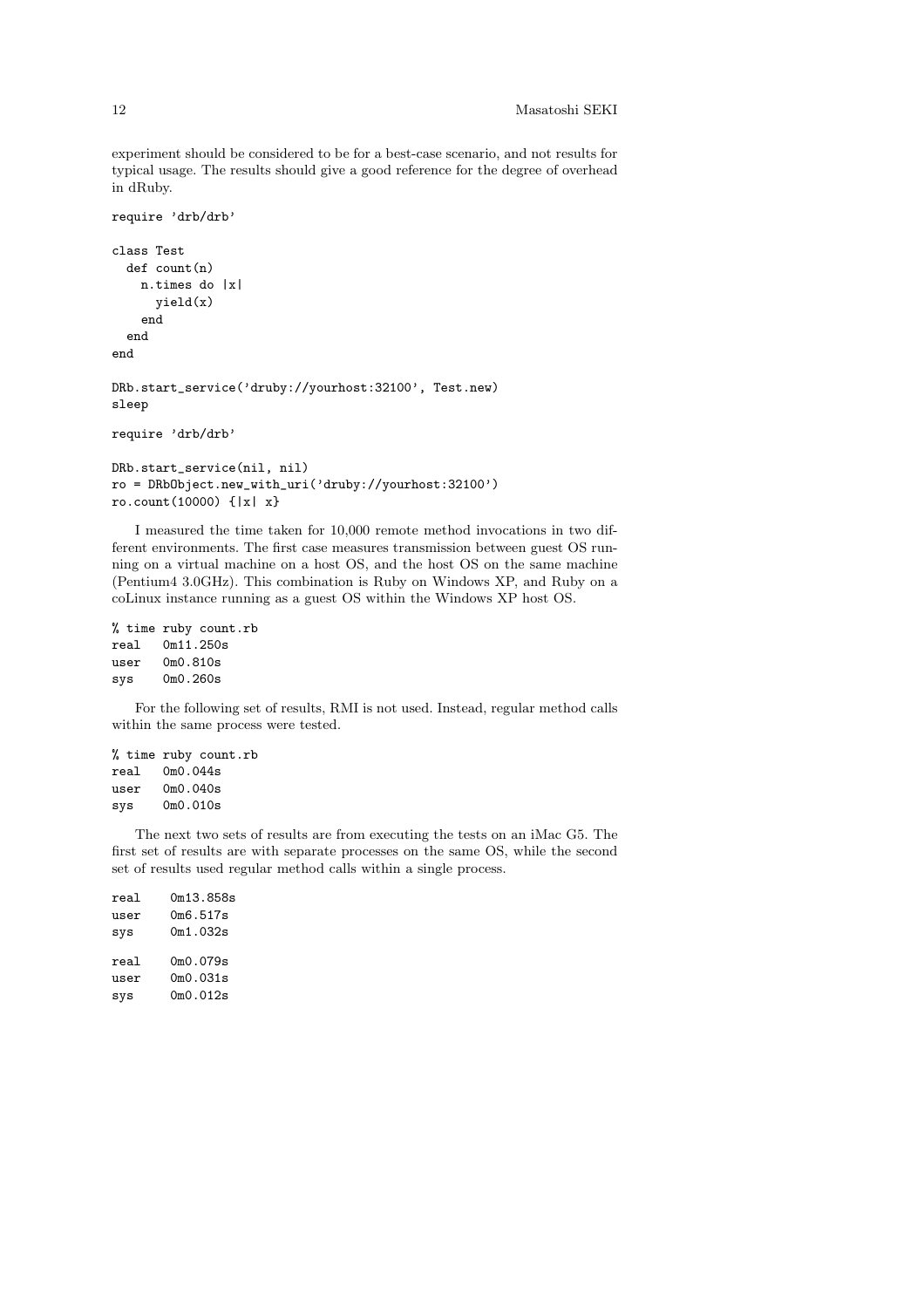Between 700 - 900 remote method invocations per second were achieved. Whether this is sufficient for your application is for you to decide. Note that regular method calls within the same process (without RMI) were approximately 200 times faster. The frequency of RMI is likely to have a significant impact on application performance, and is an important point to consider when building real applications.

#### 5 Applications

There are a few applications that made implementations by using dRuby. As is well known, in the Ruby on Rails debugger is implemented and in asynchronous process of Web applications where dRuby are often implemented. In this chapter, I introduce a few applications which made implementations by using dRuby. On top of that, I also discuss a distributed coordination system based on dRuby, Rinda and a practical example.

#### 5.1 Backend service of large scale Web application

Here, I introduce Hatena screenshot service as an example of a backend use in large scale Web applications. Hatena screenshot service is a service reported by Tateno in Ruby Kaigi 2006. The screenshot service is to display thumbnails e.g. of registered URL screenshots to other Hatena service like blogs. Web front end is configured on Linux, but screenshot is implemented based on Windows IE components, because taking the screenshot under Window's environment achieves better performance at high speed. The screenshot is executed as asynchronous batch process from a front-end. Processes running on Windows receive objects of both a URL from processes on Linux via dRuby and a return method, and execute the screenshot.

According to data as of 2006 that RubyKaigi present, the handling scale in this system was likely 120SS/min, 170,000SS/day by parallelism with 2 machines.

#### 5.2 On-Memory Database, or Persistent Process

Next, I shall introduce the usage of dRuby as persistent memory, or as a persistent process. Many problems in web applications relate to the need for both processes that deal with short-lived request-response cycles, and semantic processes.

One concrete example is CGI. CGI programs are invoked upon receiving a single request, and finish after returning a response. From the point of view of the user on their web browser, however, the application appears to have a much longer life-cycle. In order to make a series of small request-response cycles feel like a single long-lived application, each CGI instance must leave a "will" to the next generation before it dies.

The management of these "wills" (session management) is one of the major pain points in web application programming. Many factors need to be taken into account – the serialization of state, handling mutual exclusion in files or relational databases, and dealing with conflicts arising from multiple, simultaneous requests.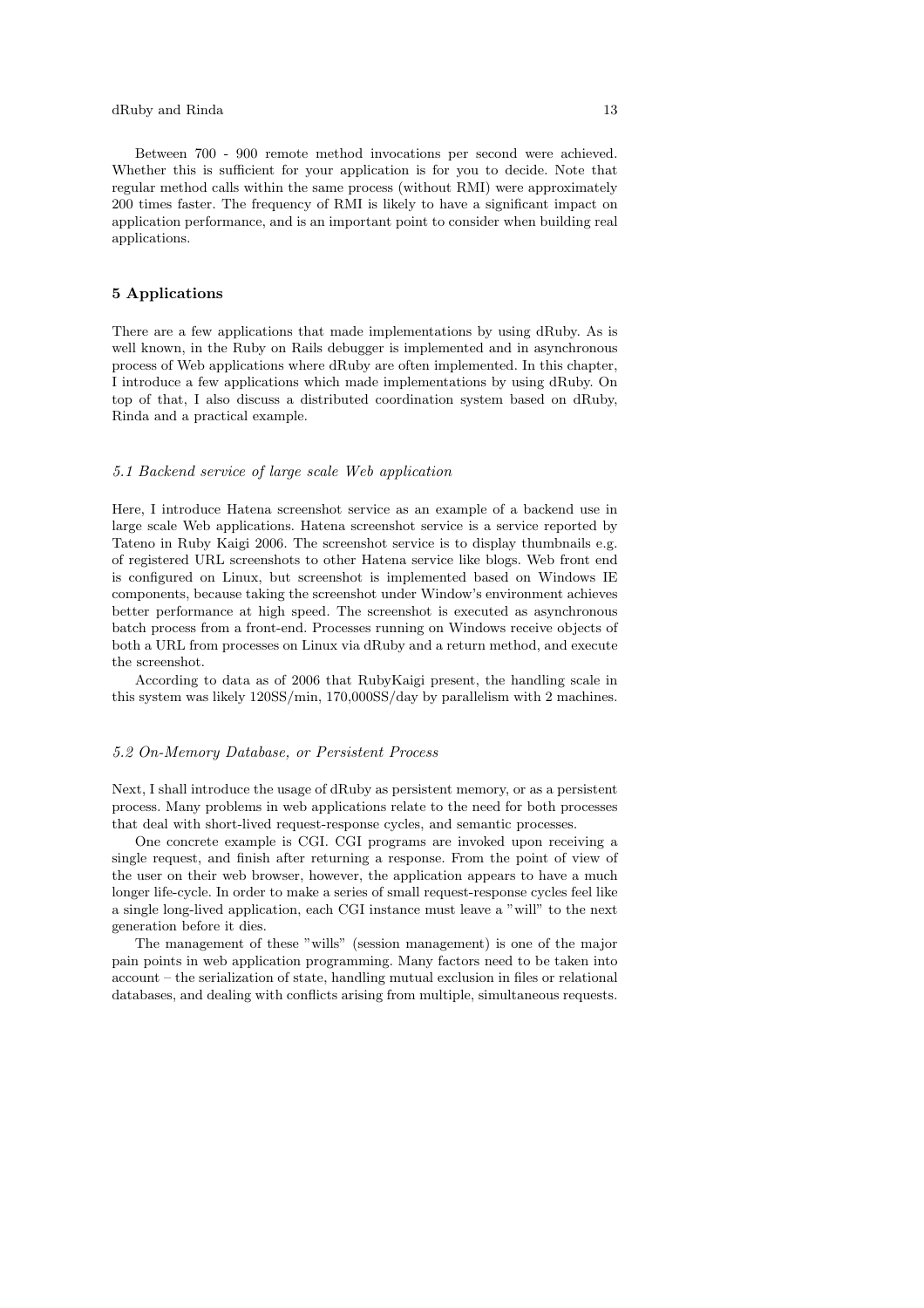One approach is to minimize, or even eliminate, the "will" left for the next process by combining the short-lived front-end with a long-lived, persistent application.

RWiki is an interesting WikiWikiWeb implementation that applies such an architecture.

Meta-data such as the source of the Wiki page, the cache of the HTML output, links and update time stamps, are all maintained in memory on a long-lived server process. The short-lived CGI processes access this server via dRuby to retrieve Wiki pages requested by the user. One private RWiki server hosts approximately 20,000 pages in memory. In order to be able to rebuild the site after a reboot, the server constantly logs sufficient data on disk. These logs, however, are never referenced during normal execution.

The following example is an extremely small CGI script (4 steps), along with a simple "counter" server. Let's quickly review the mechanism of CGI. CGI process retrieves a HTTP request from a CGI environment (typically a web server) via standard input (stdin) and environment variables, and then returns a response through standard output (stdout).

This CGI script invokes the comparatively long-lived counter server and passes it the environment variables and references to the standard output and input. By replacing the counter example with another example, a CGI application that doesn't use the "will" model can easily be written.

#!/usr/local/bin/ruby

```
require 'drb/'drb'
```

```
DRb.start_service('druby://localhost:0')
ro = DRbObject.new_with_uri('druby://localhost:12321')
ro.start(ENV.to_hash, $stdin, $stdout)
require 'webrick/cgi'
require 'drb/drb'
require 'thread'
class SimpleCountCGI < WEBrick::CGI
 def initialize
    super
    @count = Queue.new
    @count.push(1)
  end
  def count
   value = @count.pop
  ensure
    @count.push(value + 1)
  end
  def do_GET(req, res)
   res['content-type'] = 'text/plain'
   res.body = count.to_s
  end
```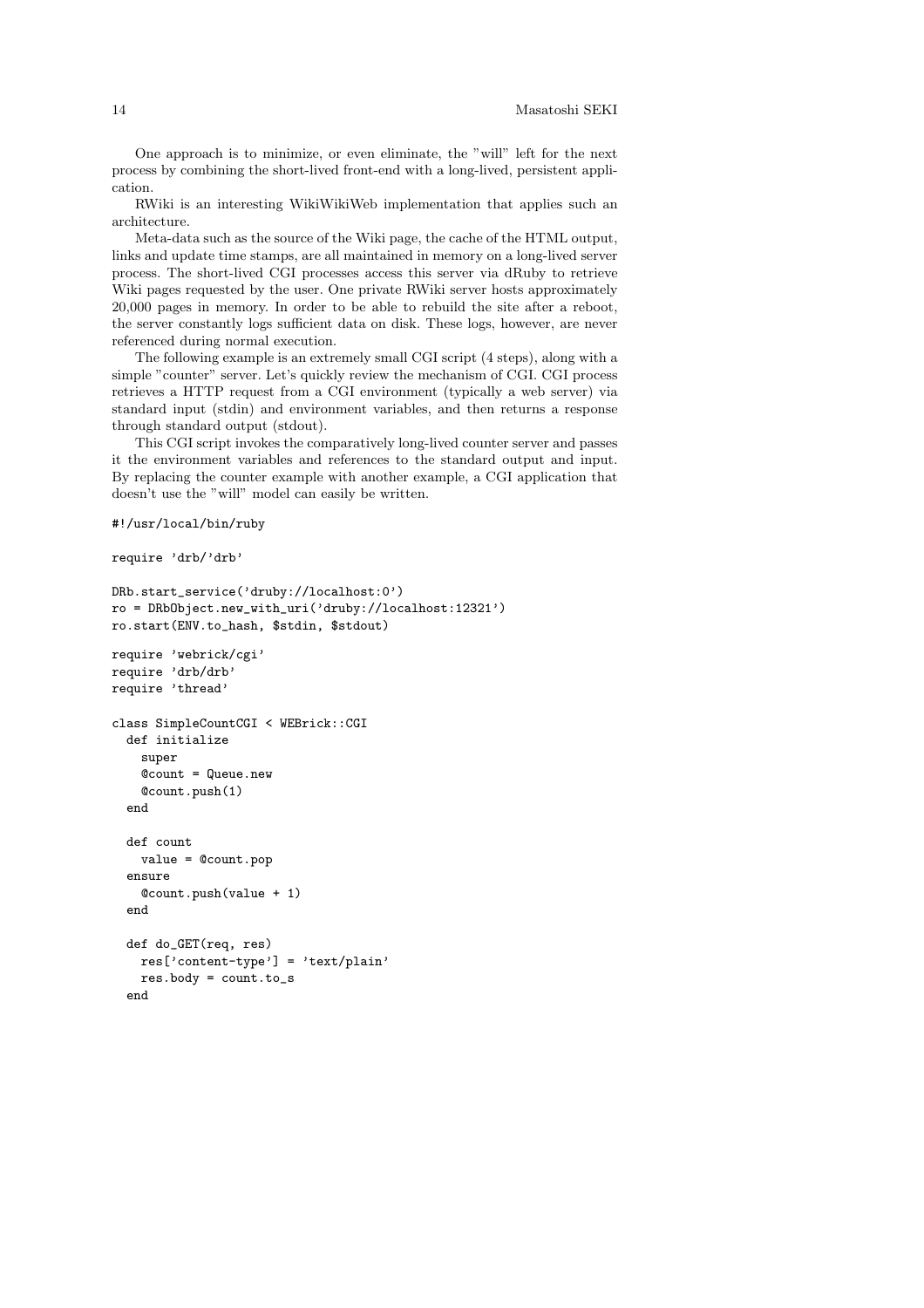end

DRb.start\_service('druby://localhost:12321', SimpleCountCGI.new) sleep

# 6 Rinda and Linda

Finally, I shall introduce Linda's implementations based on dRuby, Rinda and its practical use case. Linda is a concept of a glue language in the distributed coordination system. A simple model of tuples and tuple spaces enables to coordinate multiple tasks. That is to say, it is very attracting model that can manage various situations caused due to a parallel programming, even though it is a simple. Because of this reason behind, many languages incorporate the tuple spaces of its own. C-Linda, JavaSpace and Rinda are typical examples of the implementation seen from the following.

C-Linda enhances a base languageCand adds Linda's operations, so these are achieved by executing preprocessors. Regarding the implementations of JavaSpace, the tuple space is implemented by using Java. The implementations of Ruby's tuple space are achieved in Rinda. That is, Rinda implemented Linda's tuple and tuple space model in Ruby.

In the case of C-Linda, operable tuple spaces are implicitly limited to one tuple space, so that the tuple space does not have to be specified. In another case of Rinda, as tuple space and objects are communicated by message, applications have to decide which tuple spaces will use.

In the case of Rinda, in the Linda's basic operations, out, in, inp, rd, rdp except for eval are available, but that can be substituted for Ruby' threads.

Latest version of Rinda changed the basic operation method names to that like JavaSpace.

write Add tuples to tuple space. (out)

take Delete matching tuples from the tuple space, and return the deleted tuples. If a matching tuples do not exist, block them. (in)

read Return copy of matching tuples. If matching tuples do not exist, block them. (rd)

Take and read is used to set timeout. If the timeout sets to zero, they behave similar to inp, rdp. Apart from these basic operations, read all is also available to read all tuples matching to patterns. The read all appears to be useful for a debug use.

The tuple and patterns are expressed by Array of Ruby. Regulations of matching tuple patterns are expanded to Ruby-like regulations, so that not only wild card(Wild card in Rinda means nil.) but also classes, further more Range and Regexp can be specified. Rinda can be handled like a sort of query language.

Furthermore, time limit can set in the tuples, though this function is still under experiment. Also, numbers indicating seconds and time line update objects (It is called renewer in Rinda.) can be specified in the time limit. Whether to renew the time line or not is enquired to the objects. Rinda can also give dRuby's reference as renewer.. For instance, a tuple creator is closed abnormally. After some time, tuples to turn to out of time limit can be provided.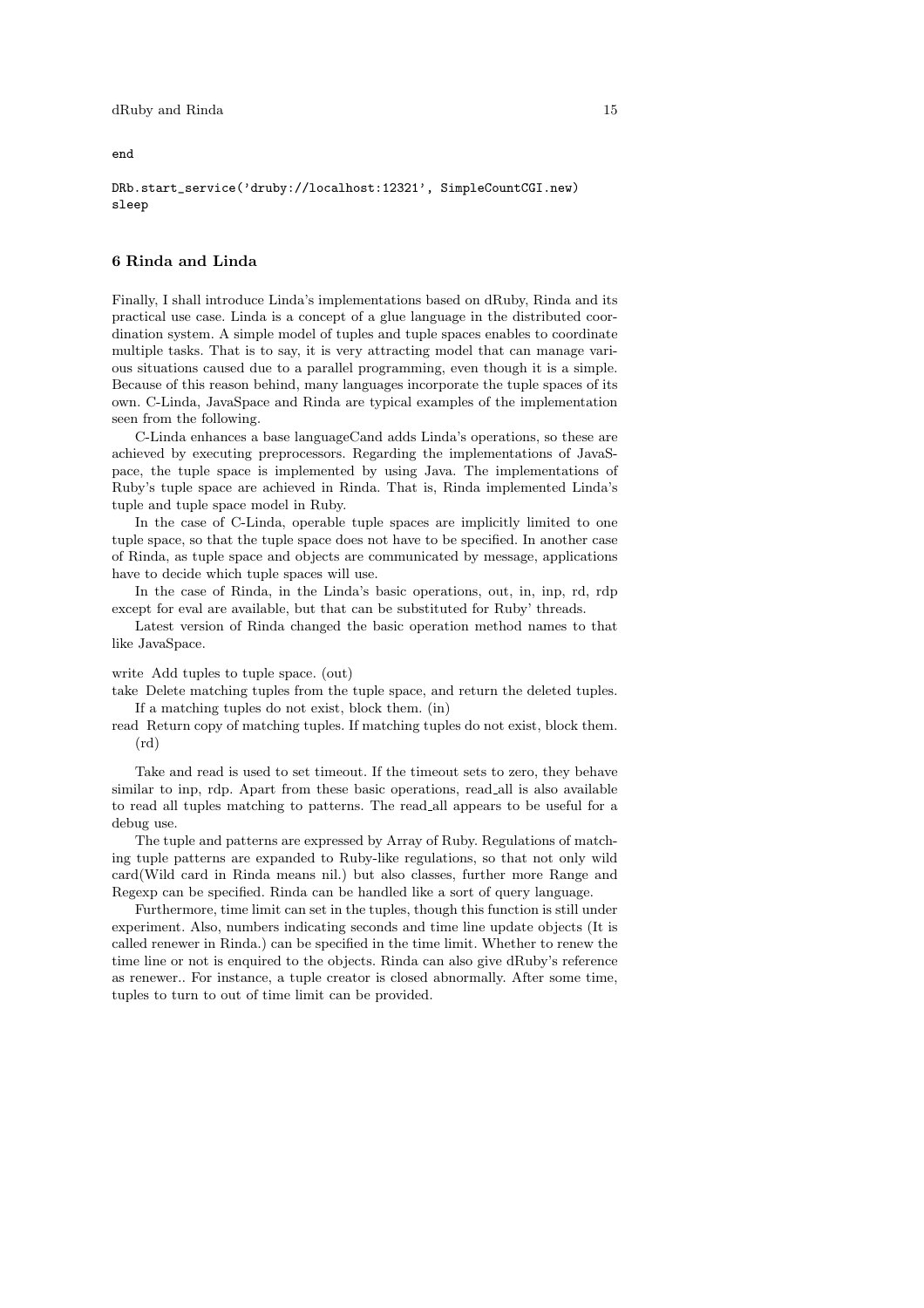# 6.1 Dining philosophers

In terms of Rinda, I explain to you with actual code.

```
require 'rinda/tuplespace' # (1)
class Phil
 def initialize(ts, num, size) # (2)@ts = ts
   @left = num
   Oright = (Qleft + 1) % size
   @status = 'end
 attr_reader :status
 def think
   @status = 'T'sleep(rand)
   @status = 'end
 def eat
  @status = 'E'sleep(rand)
   @status = '.'end
 def \ main\_loop # (3)while true
     think
     @ts.take([:room_ticket])
     @ts.take([:chopstick, @left])
     @ts.take([:chopstick, @right])
     eat
     @ts.write([:chopstick, @left])
     @ts.write([:chopstick, @right])
     @ts.write([:room_ticket])
   end
 end
end
ts = Rinda: TupleSpace.new # (4)size = 10phi1 = []size.times do |n|
 phil[n] = Phil.new(ts, n, size)
 Thread.start(n) do |x| # (5)
  phil[x].main_loop
 end
 ts.write([:chopstick, n])
end
```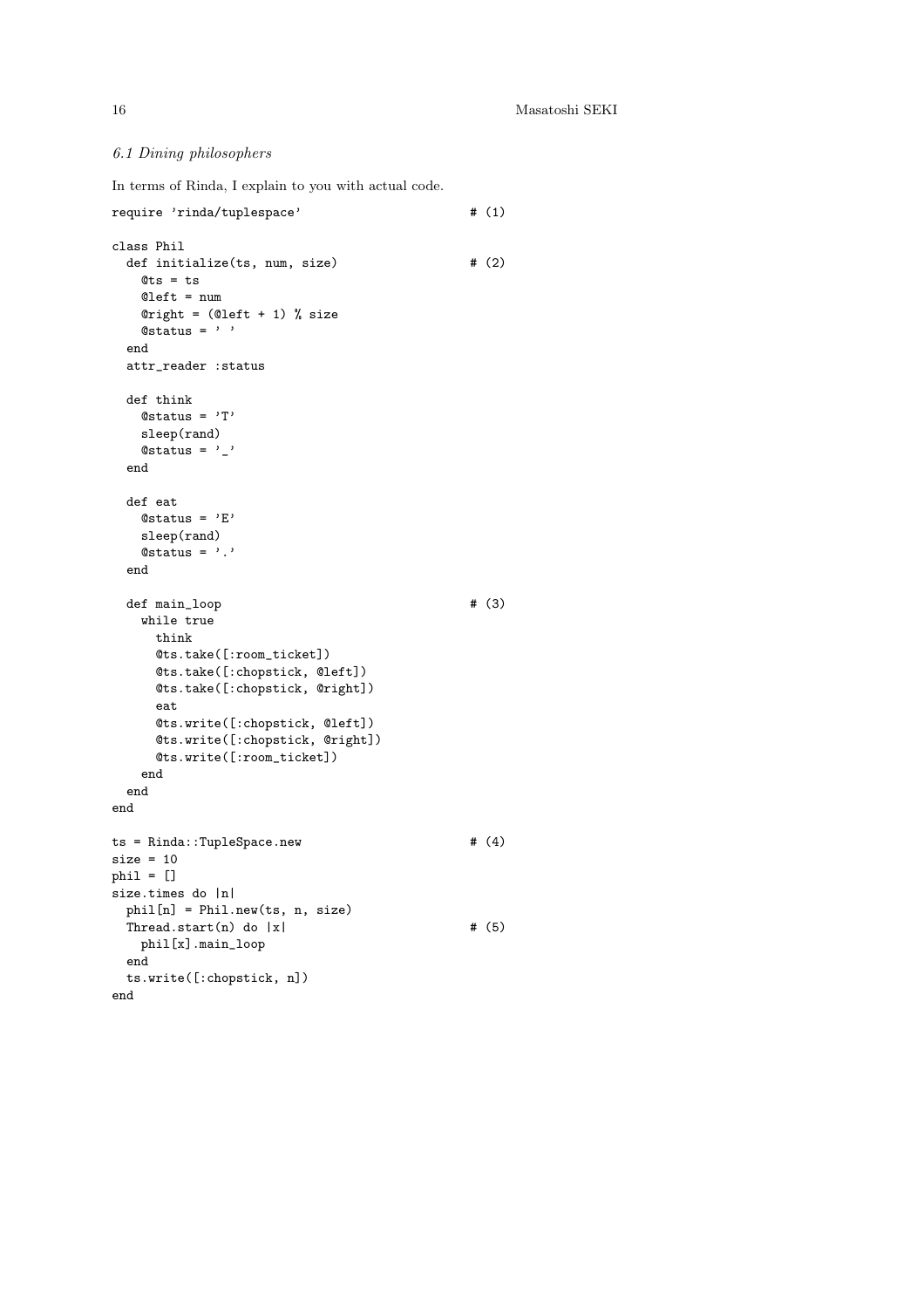```
(size - 1).times do
    ts.write([:room_ticket])
end
while true \qquad \qquad \qquad \qquad \qquad \qquad \qquad \qquad \qquad \qquad \qquad \qquad \qquad \qquad \qquad \qquad \qquad \qquad \qquad \qquad \qquad \qquad \qquad \qquad \qquad \qquad \qquad \qquad \qquad \qquad \qquad \qquad \qquad \qquad \qquad 
    sleep 0.3
    puts phil.collect {|x| x.status}.join(" ")
end
```
A well- known dining philosophers is introduced here. This program uses two types of tuples. One is chopstick, and another is room ticket. Chopstick has a tuple with two elements. The first element is symbol :chopstick, and the second element is an integer indicating the chopstick's number. room ticket is a ticket that limits the number of philosophers to let in the room. The element contains just a symble :room ticket.

Phil class indicates a philosopher. The Phil object is generated along with tuple spaces, numbers, and number of seats of the table. The object has instance variables indicating status(2). These variables are required to monitor philosopher's status. Compared to C-Linda, Rinda has to pass target tuple spaces. main loop method in the Phil class is an infinite loop indicating philosopher's actions(3). After executing think(), the main loop gets room ticket for dining, and get a left chopstick and following right chopstick. Once all items are ready, execute eat(). When the dining finishes, return the left and right chopsticks and the room ticket to the tuple space, and again return to think().

In the main program, firstly create tuple spaces (4), and create philosophers, and then invoke the main loop method by subthread $(5)$ . These operations are similar to eval() operation in C-Linda. Chopsticks corresponding to number of people and room ticket of 1 lower number are written to the tuple spaces.

The last infinite loop is a group to monitor philosophers every  $0.3$  seconds $(6)$ . The loop indicates their actions whether they are thinking, dining, or holding chopsticks e.g. at that moment.

#### 6.2 Tuple and Pattern

Here, I explain tuples and patterns and pattern matching in Rinda. As I mentioned before, those tuples and the patterns are expressed in Array. There are characteristics in elements. For the elements, all Ruby objects including dRuby's reference can be specified.

```
[:chopstick, 2]
[:room_ticket]
['abc', 2, 5]
[:matrix, 1.6, 3.14]
['family', 'is-sister', 'Carolyn', 'Elinor']
```
Similarly for patterns, all Ruby's objects are available as elements. In terms of pattern matching, its regulations are a little strange. nil is interpreted as wild card which can match any objects and each element is compared by  $==-\text{case}$ equals.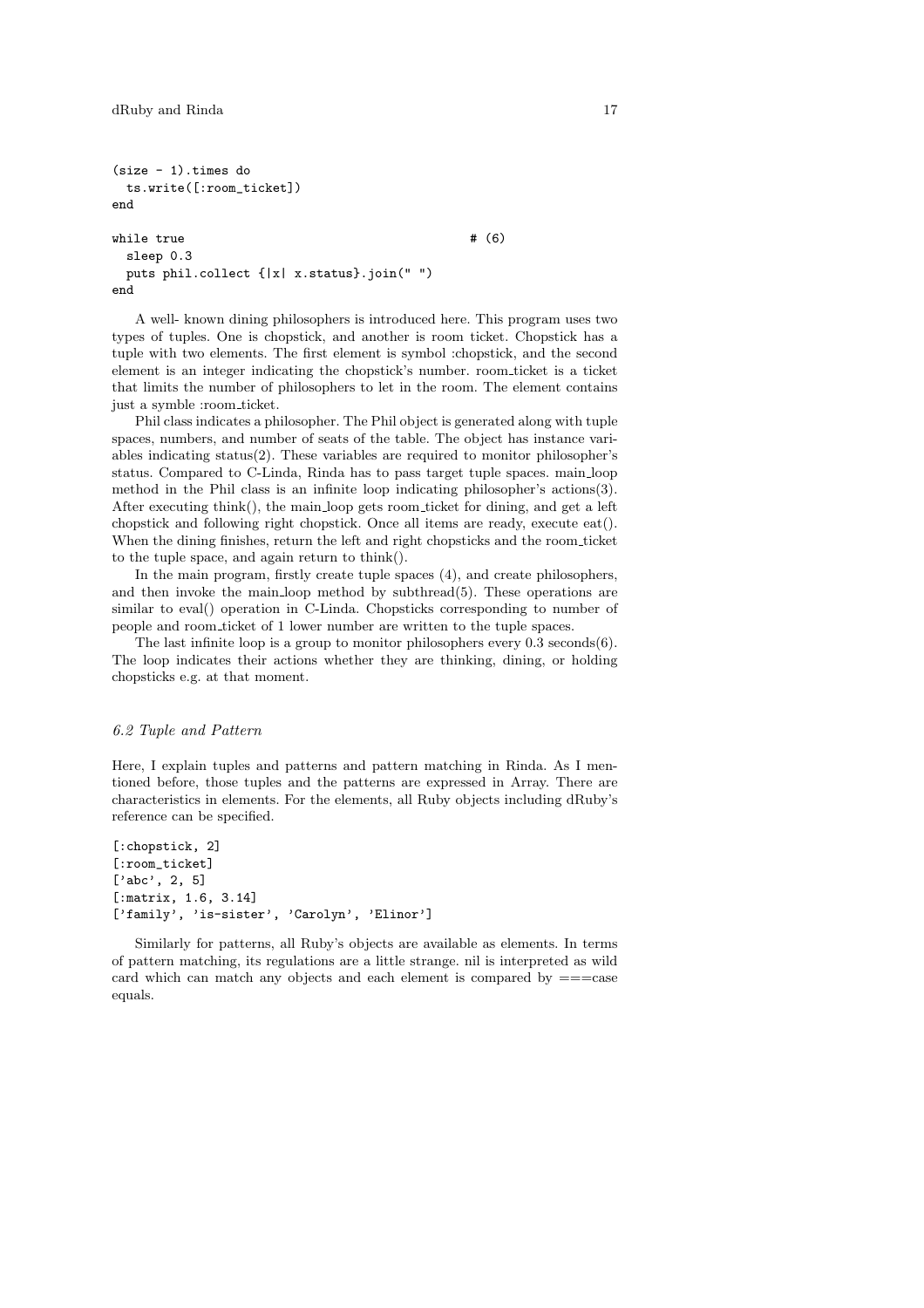Ruby has a case expression and the case expression is a branch just like c switch.  $==-$ case equals is special equality comparisons.  $===$  is basically similar  $to ==$ , however, in a certain class, it behaves like patterns. For example, Regexp is nothing but a pattern matching of strings, and Range identifies whether values are within the limited range or not. When a Class is specified as pattern elements, it has come to be justified by kind of(), so that patterns with class-specified can be described as well.

The followings are given sample examples of the patterns.

```
[\texttt{/}^{\wedge}A\texttt{/}, \texttt{nil}, \texttt{nil}] (1)
[:matrix, Numeric, Numeric] (2)
['family', 'is-sister', 'Carolyn', nil] (3)
[nil, 'age', (0..18)] (4)
```
- 1. A tuple made of three elements, and the first element starts with "A"-string
- 2. A tuple arranged by that the first element is symbol "matrix" and the second and the third element are a numeric class.
- 3. Tuple of Carolyn sister
- 4. Tuple aged from 0 to 18

Let's check that patterns are matching by using shared TupleSpace server and interactive environment irb.

```
require 'rinda/tuplespace'
ts = Rinda::TupleSpace.new
DRb.start_service('druby://localhost:12121', ts)
sleep
```
This 4 lines are the script of shared TupleSpace.

```
% irb --simple-prompt -r rinda/rinda
>> DRb.start_service
>> ro = DRbObject.new_with_uri('druby://localhost:12121')
>> ts = Rinda::TupleSpaceProxy.new(ro)
>> ts.write(['seki', 'age', 20])
>> ts.write(['sougo', 'age', 18])
>> ts.write(['leonard', 'age', 18])
>> ts.read_all([nil, 'age', 0..19])
=> [["sougo", "age", 18], ["leonard", "age", 18]]
>> ts.read_all([/^s/, 'age', nil])
=> [["seki", "age", 20], ["sougo", "age", 18]]
>> exit
```
You can see that Ruby-like flexible patterns are available. You might also consider that tuple spaces can be used as a simple data base. In this point, you have to be careful in dealing with a large number of tuples, according to the nature of API with the pattern-flexible, Rinda conducts a liner search.

#### 6.3 Unfair optimization

Latest Rinda has already implemented unfair optimization in order to perform searchings at a high speed by using general applications. Only when the first element is a symbol, store tuples to an own collection. As per my experience, the following type of tuples is often used by application side.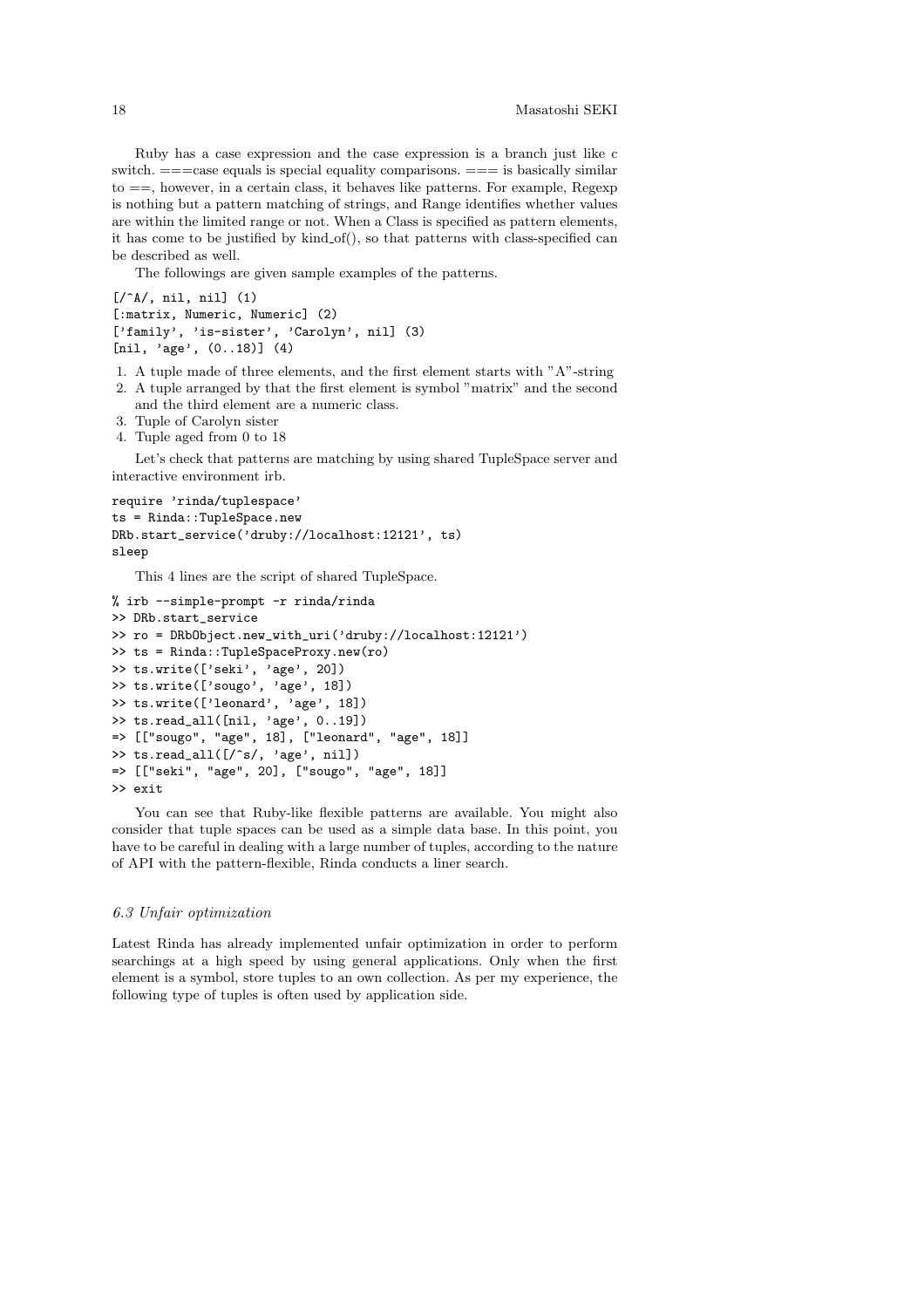```
[:screenshot, 12345, "http://www.druby.org"]
[:result_screenshot, 12345, true]
[:prime, 10]
```
That is to say, it is tuples composed of a type of message and some arguments. In the case of take or read, the following pattern is applicable.

```
[:screenshot, nil, String]
[:result_screenshot, 12345, nil]
[:prime, Numeric]
```
This is nothing but a pattern which takes any one from a certain message type tuples. Considering this situation, you can probably expect high performance by storing the first element as a key into own collection and focusing on search targets. On the other hand, there is another problem whether or not any objects can be used as a key to achieve a high performance. In the case of Rinda's pattern, the use of===case match comes to unsuitable for String and Integer as a key. However, Symbol is still appropriate as a key because ===case match of Symbol has a Symbol class and its values only. Furthermore, Symbol is as easy to read as String.

Let's summarize the unfair optimization here. In the latest Rinda, when the first element in the tuple is a Symbol, Rinda executes the unfair optimization, and performance on take/read is improved. Similarly for take/read, when a pattern search is that the first element is a Symbol, the searching performance comes faster than usual.

#### 6.4 Application of Rinda

Here, I introduce a practical use of Rinda. Buzztter is a Web service interpreting Twitter sentences. The Twitter is SNS specialized on a short sentence. Buzztter collects posted sentences into Twitter, and interpret the sentences, and figure out words more often used than usual. By doing so, Buzztter understands overall trends of words of that moment in the Twitter.

Buzztter composes of several subsystems, in which a distributed crawler subsystem; a subsystem collects sentences by using Twitter API(HTTP); uses Rinda. The crawler subsystem is made of multiple fetchers that is to fetch information from Twitter and importers that is to make it persistent.Rinda and dRuby is a mediator between the fetchers and the importers. For your reference, the following is the data to be handled by Buzztter (as of Nov 3, 2007)

– 125000 case per day

– 72MB per day

#### 6.5 Rinda Update

Lastly, I discuss Rinda's latest trends. Last year, in RubyKaigi 2007, persistent TupleSpace release was announced. Information of Rinda::TupleSpace disappears once processes finish. The persistent TupleSpace recovers a straight tuple space at the time of invoking processes again. During the execution, in order to be ready for re-invocation, the persistent TupleSpace keeps logging. At the time of invoking again, referring log information, the TupleSpace rebuilds the processes. While executing, the TupleSpace just keep logging, but it does mean to read contents in the storage.